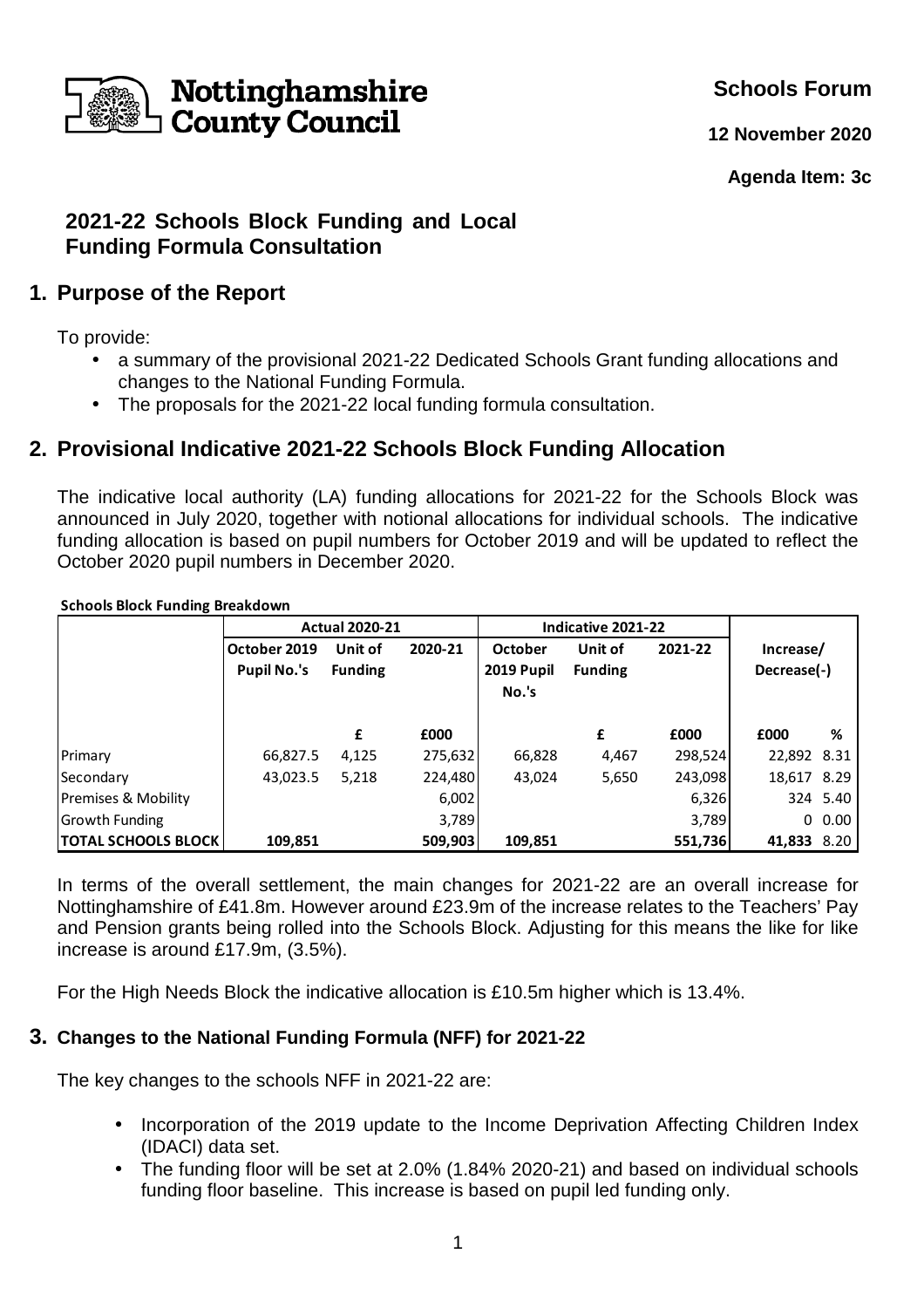- The Teachers' Pay Grant (TPG) and Teachers' Pension Employer Contributions Grants TPECG), including the supplementary fund, have been rolled into the NFF by increasing the, funding floor base line, basic per pupil entitlement and minimum per pupil funding.
- The Minimum Per Pupil (MPP) funding levels will be set at £4,180 (including £180 for the rolling in of grants) for primary schools, £5,215 for Key stage 3 and £5,715 for Key stage 4. This means that for each secondary with a standard structure of 5 year groups the minimum per pupil amount will be £5,415 (including £265 for the rolling in of grants). These levels are mandatory for all local authorities to use in their local funding formula (LFF).
- Schools that are attracting their core NFF allocations will benefit from an increase of 3% to the formula's core (i.e. pupil led) factors.
- An increase to the maximum sparsity value from £26,000 to £45,000 for primary schools, and from £67,600 to £70,000 for secondary schools to improve support for small and rural schools.

The key Changes in the High Needs Block are:

- The funding floor is set at 8% so each local authority can plan for an increase of at least 8% per head of their 2 to 18 population (ONS data).
- The gains cap is set at 12%.

#### **4. Operational Guidance – Schools Revenue Funding 2021-22**

The operational guidance was issued in July 2020 for LAs to start to plan the local implementation of the funding system for 2021-22. As well as the above announcements the following also applies for 2021-22:

- LAs' will still be able to transfer up to 0.5% of the schools block to other blocks of the DSG with the agreement of their schools forum.
- Flexible minimum funding guarantee (MFG) to be allowed between plus 0.5% and 2.00%.
- LAs' will continue to set a local schools funding formula. The government will, later this year, put forward plans to move to a 'hard' NFF in the future.

#### **5. Implications for the Local Funding Formula (LFF)**

The LA would wish to continue to mirror the NFF subject to it being affordable. Initial financial modelling for 2021-22, based largely on 2020-21 data, suggests it is just about affordable. This is after taking into account the Minimum per Pupil increase for Minster School (see Section 7) and an estimated increase in school rates bills. The illustrative allocations are, however, still based on October 2019 census data, final allocations will be based on affordability once the actual funding settlement is received in December 2020 using October 2020 census and changes to pupil characteristics. Key to affordability will be the impact of changes in deprivation and low prior attainment data.

If the NFF was unaffordable in full, perhaps because of data changes, consideration would need to be given as to how the shortfall would be met. The options which could be considered are:

- Setting the MFG at less than 2.00%
- Setting a gains cap.
- Using some of the growth funding as it is part of the Schools Block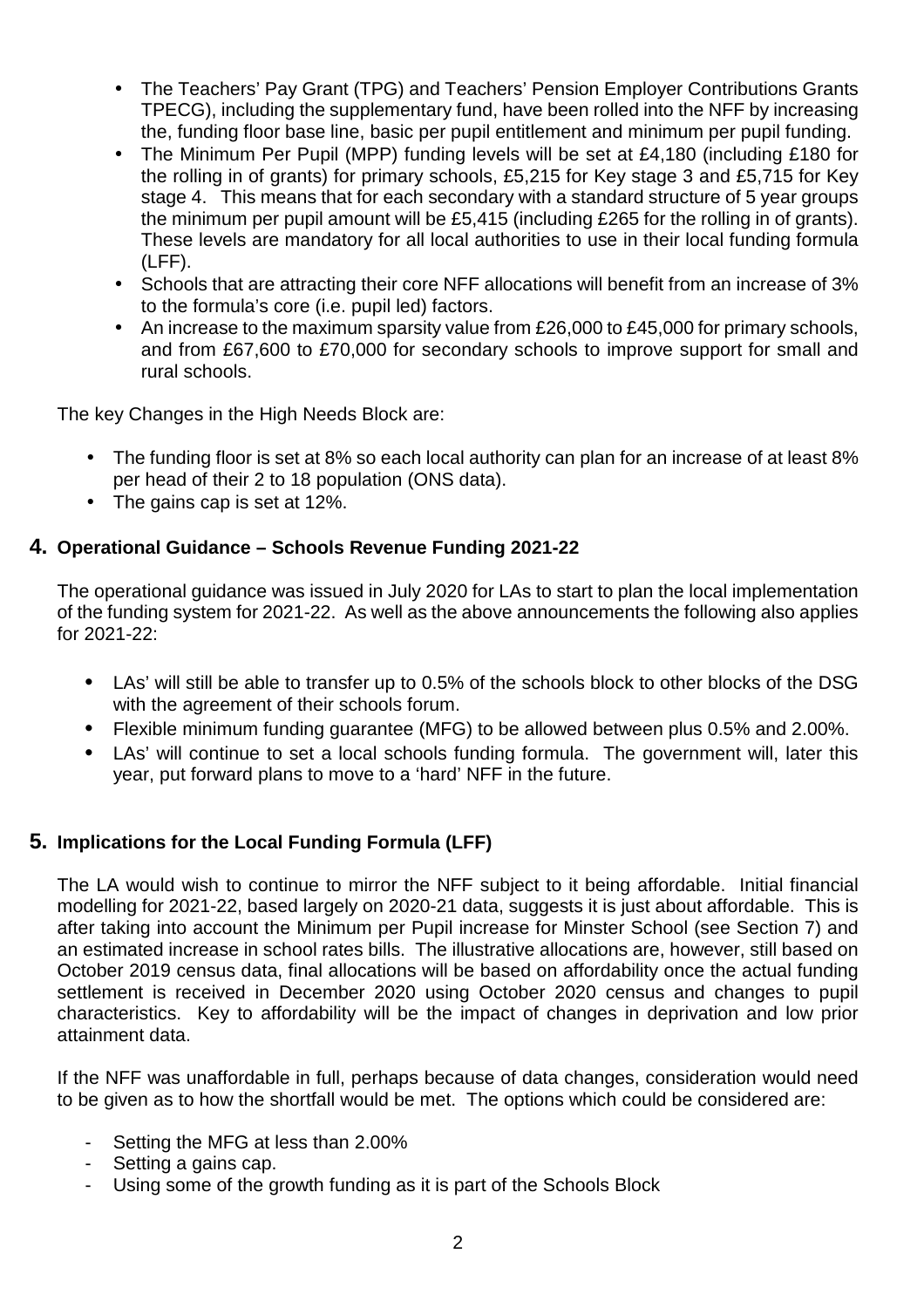#### **6. Application of the Sparsity Factor**

The LA has been approached by NC primary school to review the application of the sparsity criteria because it is not currently eligible for funding through this factor although it is a small rural school.

In order to qualify for the funding schools must meet two criteria:

- a) they are located in areas where pupils would have to travel a significant distance to an alternative should the school close and;
- b) they are small schools.

For schools for whom the school is their closest compatible school the factor measures the distance **(as the crow flies)** from their home to their second nearest compatible school, and the mean distance for all pupils is then calculated. For a primary school to qualify as a small school the maximum average number of pupils per year group is 21.4 and the minimum average distance to second nearest compatible school is 2 miles.

NC Primary did not qualify for the funding in because it does not meet the distance criteria. The average distance to the second nearest compatible school for all its pupils was 1.75906 miles which is less that the 2 miles minimum required. The school have calculated that if the **road distance** had been used instead it would have qualified for the funding.

Local authorities are able to make exceptional applications, in agreement with the schools forum, for schools not meeting the distance criteria where they would have significantly higher mileage if road distances had been used. It should be noted, however, that such an application may impact on the affordability of the NFF because locally agreed changes to it do not attract additional funding from the ESFA.

In order to assess if this was an exceptional circumstance the LA have reviewed the application of the sparsity factor to ascertain if any other schools are in a similar position. On further analysis there are only 12 schools in the county that qualify for the funding and there are another 9 schools (676 pupils) which are actually closer to the 2 mile limit than NC Primary and also miss out on being eligible for the funding under the existing criteria.

In order to fully complete this piece of work the pupils for all schools that meet the minimum year group criteria would need to be assessed using the road distance instead of 'as the crow flies'. This would mean obtaining the post codes for 4,450 pupils, establishing the nearest compatible school and calculating the road distance for each and that would be a major task. This is further exacerbated by the fact that the data isn't readily available. The ESFA have been approached to see if they can assist with this but no response has been received yet.

Furthermore, the ESFA have announced that as well as the increases in sparsity funding for 2021- 22 further changes are planned from 2022-23 and it is understood that the use of road distances is being considered as one of those changes. There will be a consultation on any proposed changes in due course.

It is the LA's view therefore **not** to ask the schools forum to agree to an exceptional application for this school as it could be potentially unfair to other schools in the County who may be able to make a similar claim. The data is not available in order for the LA to assess the extent and financial implication of this. As the ESFA are already planning to make changes to the sparsity criteria to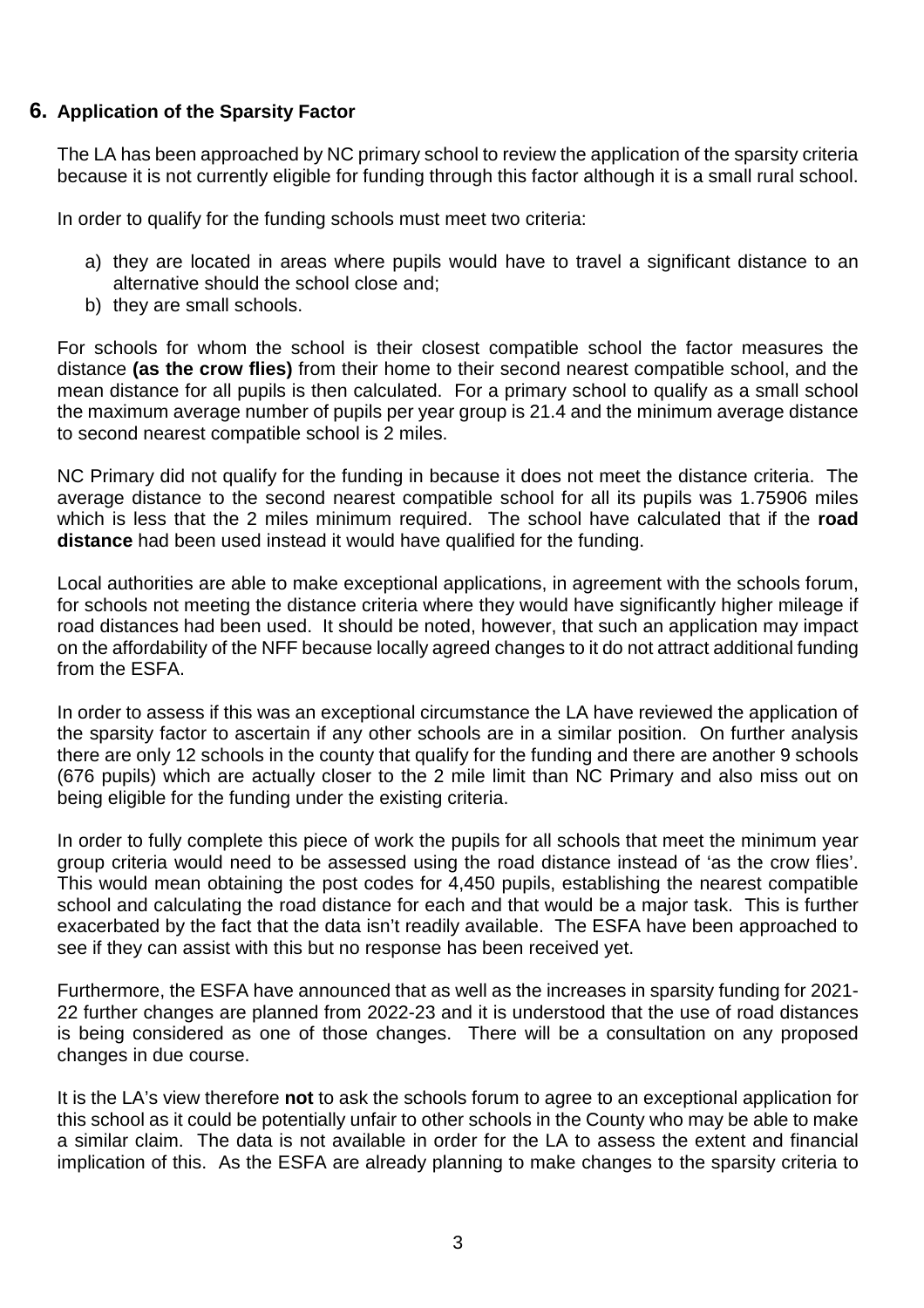broaden the application of the factor from 2022-23 it would seem sensible to wait and see what the proposals are when the consultation is released.

#### **7. Minster MPP disapplication request**

The schools forum received a report at the June 2020 meeting regarding the application of the NFF Minimum Per Pupil (MPP) methodology for Minster School because it disadvantages the school for not having a standard number of year groups and a disproportionate number of primary and secondary pupils. This had significantly reduced the MPP protection that it would have received as a stand- alone secondary school. In view of this anomaly, the LA redetermined the 2020-21 budget allocation for Minster School accepting that it was a unique circumstance and submitted a disapplication request to the ESFA which was approved. The report highlighted that this amendment may be needed for the school in future years if no change was made to the NFF MPP methodology.

The forum are advised that no change has been made to the NFF MPP methodology therefore the amendment will be required for the school's 2021-22 funding and a disapplication request will need to be made again.

There is another school, Serlby Park (an all-through school), which this MPP methodology also applies to. However, it receives more funding per pupil through the core formula compared to the MPP levels and there is a more equal split of pupils across the year groups, so it does not create the same anomaly.

## **8. Consultation Proposals – Schools Block**

The aim of the consultation is to mirror the National Funding Formula as far as possible based on the indicative 2021-22 funding allocation for Nottinghamshire. The local authority is required to consult on any changes to the LFF and the questions below are designed to align the current LFF with the NFF.

1. Changes to the Unit Values Attributed to each Factor

The unit values for all the NFF factors have been increased by 3%. In order to continue with the principle to mirror the NFF as far as possible these increases will need to be reflected in the LFF. The unit values for 2020-21 and those proposed for 2021-22 are shown in the Appendix.

#### **Question 1**

In order to continue with the principle to mirror the NFF as far as possible the local authority would need to increase the unit values for each factor as detailed in Table 1

Are you in agreement with this proposal? Yes/No

2. Minimum Funding Guarantee/Funding Floor (MFG)

For 2021-22 the MFG must be between +0.5% and +2.00% and the current MFG in the LFF is 1.84%, by setting a positive MFG this protects schools from any reduction in per pupil funding as a result of a change in pupil characteristics or unit values. In order to mirror the real terms protection in the NFF the local authority would need to set the MFG at +2.00%.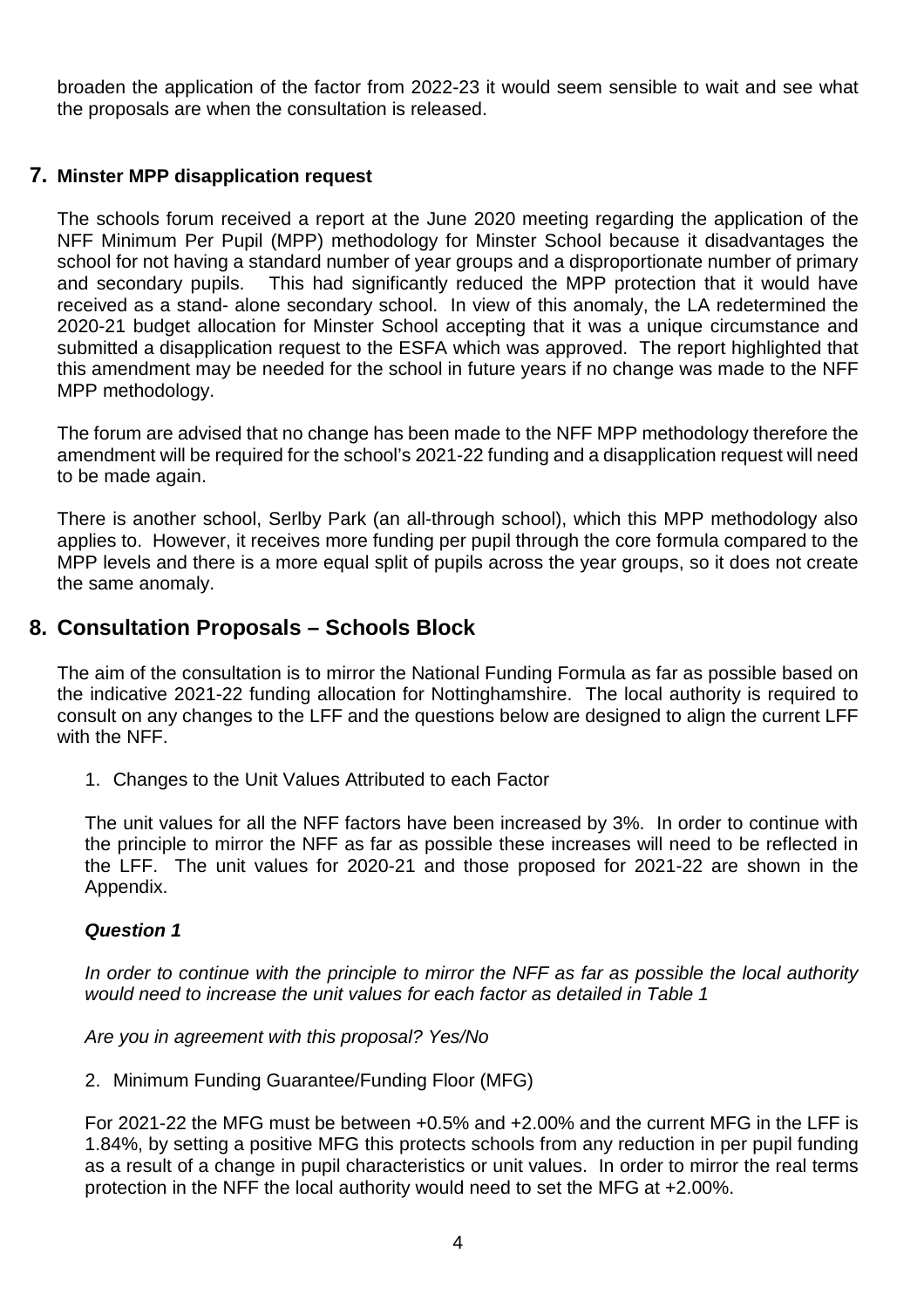### **Question 2**

In order to continue with the principle to mirror the NFF as far as possible the local authority would need to set the MFG at 2.00%.

Are you in agreement with this proposal? Yes/No

3. De-delegation

The DfE requires any funding that was subject to de-delegation in 2020-21 to be re-approved by Schools Forum if the de-delegation is to continue in 2021-22. The services to be dedelegated haven't changed nor have the proposed per pupil amounts.

#### **Question 3 (to be answered by maintained schools only)**

Do you agree to the de-delegation of the following in 2021-22?

- Free school meals eligibility assessment?
- Support to underperforming ethnic minority groups and bilingual learners?
- Contingency for crisis communications?
- Trade Union Facilities?

|                                                                             | <b>Primary per pupil</b><br>de-delegation | Secondary per pupil<br>de-delegation |
|-----------------------------------------------------------------------------|-------------------------------------------|--------------------------------------|
| Free school meal eligibility assessment                                     | £0.75                                     | £0.75                                |
| Support to underperforming ethnic minority groups and<br>bilingual learners | £5.03                                     | £5.03                                |
| Contingency for crisis communications                                       | £0.90                                     | Nil                                  |
| <b>Trade Union Facilities</b>                                               | £1.56                                     | £1.69                                |

#### **9. Consultation timetable**

- $\bullet$  12<sup>th</sup> November Schools Forum meeting decide content of consultation.
- Week commencing 16th November 2/3 week consultation period
- 7th December circulation of consultation responses and proposed 2021-22 local funding formula.
- 10<sup>th</sup> December Schools Forum meeting recommendation of local funding formula.
- Mid December 2021-22 final Schools Block funding allocation announced
- 21 January 2021 APT submission to ESFA
- 10 February 2021 agreement of local funding formula at Policy Committee.
- 25 February 2021 update to the Schools Forum on final 2021-22 local funding formula

### **10. Recommendation**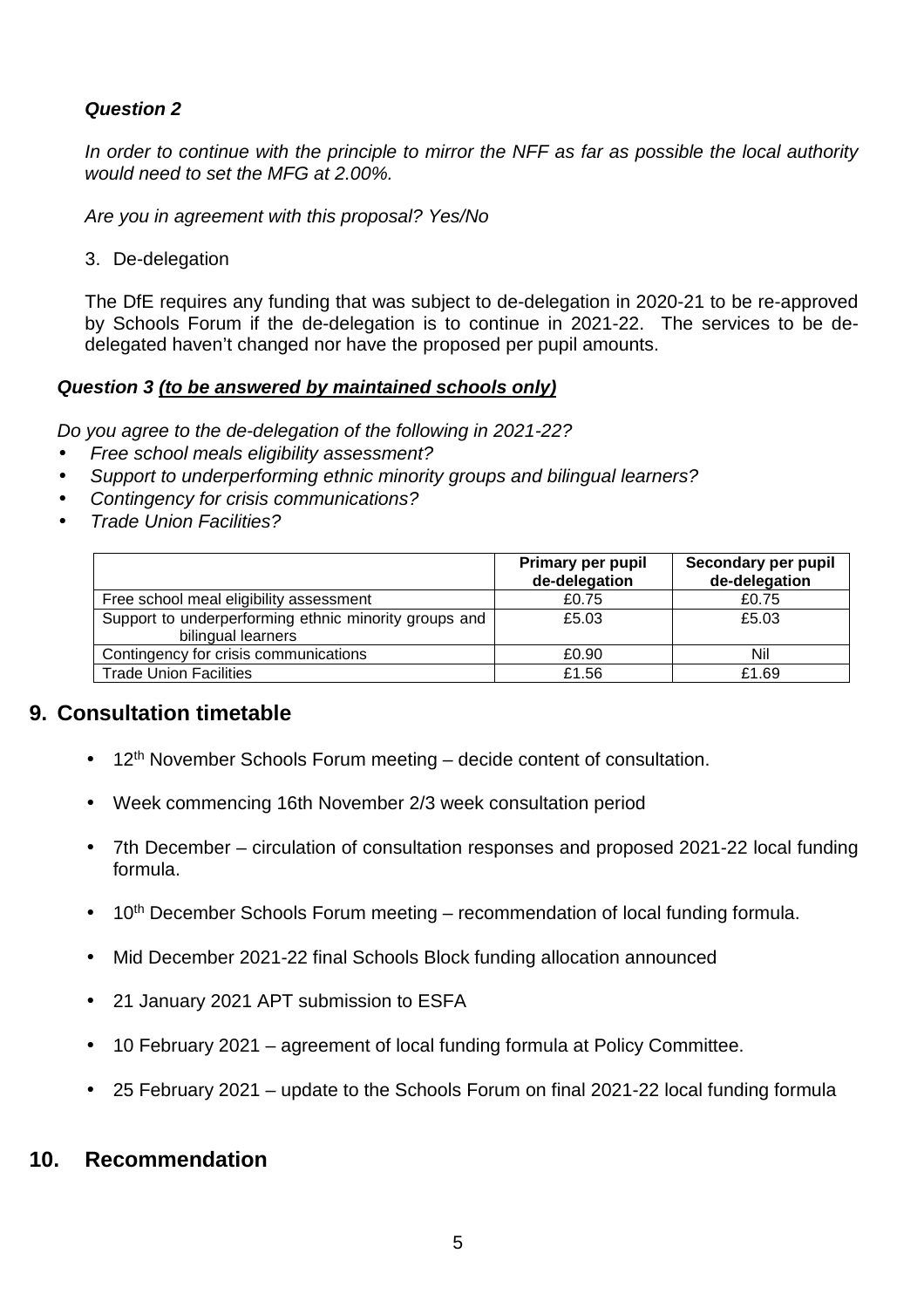That the Schools Forum:

- Offers it views on the options for addressing an affordability gap
- Offers it views on the LA approach to the sparsity criteria
- Agrees with the LA submitting a disapplication request for Minster School MPP calculation
- Consider and agree the proposals to be included in the 2020-21 schools funding consultation.
- Consider and agree the proposed timetable for the schools funding consultation.

### **For any enquiries about this report please contact:**

Sue Summerscales Senior Finance Business Partner - Children & Families Chief Executive's Department T: 01159 773468

E: sue.summerscales@nottscc.gov.uk